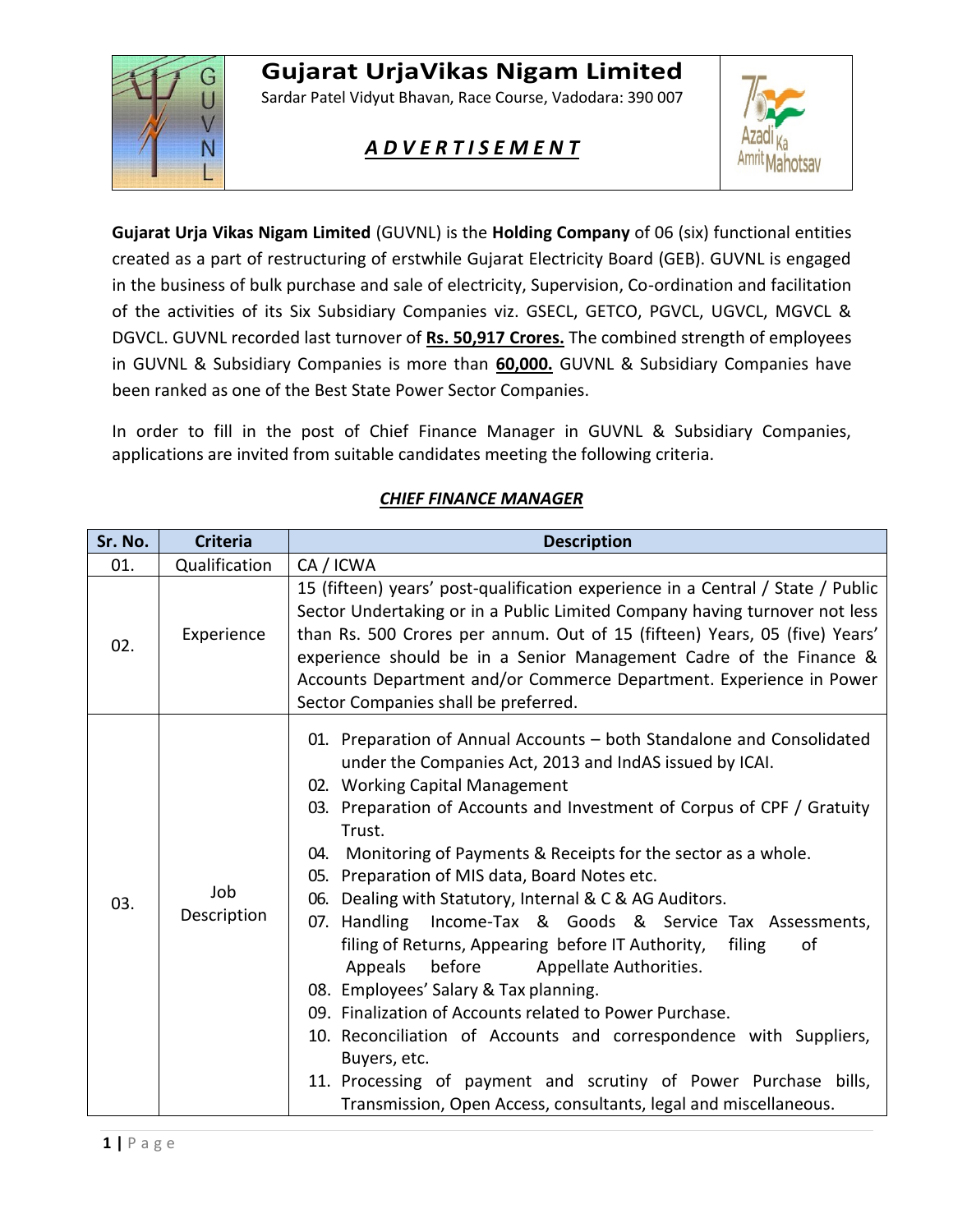|                                      |                                                  | 12. Regulatory and Legal matters related to Power Purchase and Open            |  |  |  |  |  |
|--------------------------------------|--------------------------------------------------|--------------------------------------------------------------------------------|--|--|--|--|--|
|                                      |                                                  | Access.                                                                        |  |  |  |  |  |
|                                      |                                                  | 13. Procurement of Power under Short Term, Medium Term and Long                |  |  |  |  |  |
|                                      |                                                  | Term.                                                                          |  |  |  |  |  |
|                                      |                                                  | 14. Ensuring timely payments of applicable Taxes and TDS, filing of Tax        |  |  |  |  |  |
| Returns and compliance of Audit etc. |                                                  |                                                                                |  |  |  |  |  |
|                                      | 15. Incidental work related to above activities. |                                                                                |  |  |  |  |  |
| 04.                                  | Age Limit                                        | Maximum 45 Years as on the date of Advertisement.                              |  |  |  |  |  |
|                                      |                                                  | The upper age limit shall not be applicable in case of Departmental Candidates |  |  |  |  |  |
| 05.                                  | Pay Scale                                        | Rs.1,29,800 - Rs.2,02,700/- per annum & Allowances                             |  |  |  |  |  |
| 06.                                  | <b>CTC</b>                                       | Approximate CTC works out to 31.00 lacs p.a. which includes liberal perks      |  |  |  |  |  |
|                                      |                                                  | like Housing Facility, Medical Reimbursement, Leave Travel Concession,         |  |  |  |  |  |
|                                      |                                                  | encashment of Earned Leaves, Provident Fund, Performance Based                 |  |  |  |  |  |
|                                      |                                                  | Incentive etc.                                                                 |  |  |  |  |  |

#### **VACANCIES:**

Total 03 vacancies (2 for GUVNL & 1 for GETCO), however in future more vacancies may occur.

The Tentative Roster position for current vacancies of Chief Finance Manager is as under:

|              | <b>Total</b><br><b>Vacancies</b> | <b>Tentative Roster wise</b><br>vacancies are as under |   |    |  |
|--------------|----------------------------------|--------------------------------------------------------|---|----|--|
| Company      |                                  | <b>SEBC</b>                                            |   | UR |  |
|              |                                  | м                                                      | F | м  |  |
| <b>GUVNL</b> | 02                               |                                                        |   |    |  |
| <b>GETCO</b> |                                  |                                                        |   |    |  |

- The stated vacancies with roster position are probable and the actual vacancies and roster position may vary. Actual vacancies and subsequent vacancies are subject to promotions, retirement, separation on any other account, sanction, abolition of post, compassionate appointments, Internal Recruitment etc. No candidate shall claim a right based on the above stated vacancies/ Roster Position.
- State Government policy for reservation of women & Domicile shall be followed.

If you meet the above criteria & have the drive and passion towards the profession and willing to make a career in the Power Sector in Gujarat, Apply online on http://www.guvnl.com. Starting date of registration is **08.06.2022 10.00 am** and last date of registration is **22.06.2022 06.00 pm.**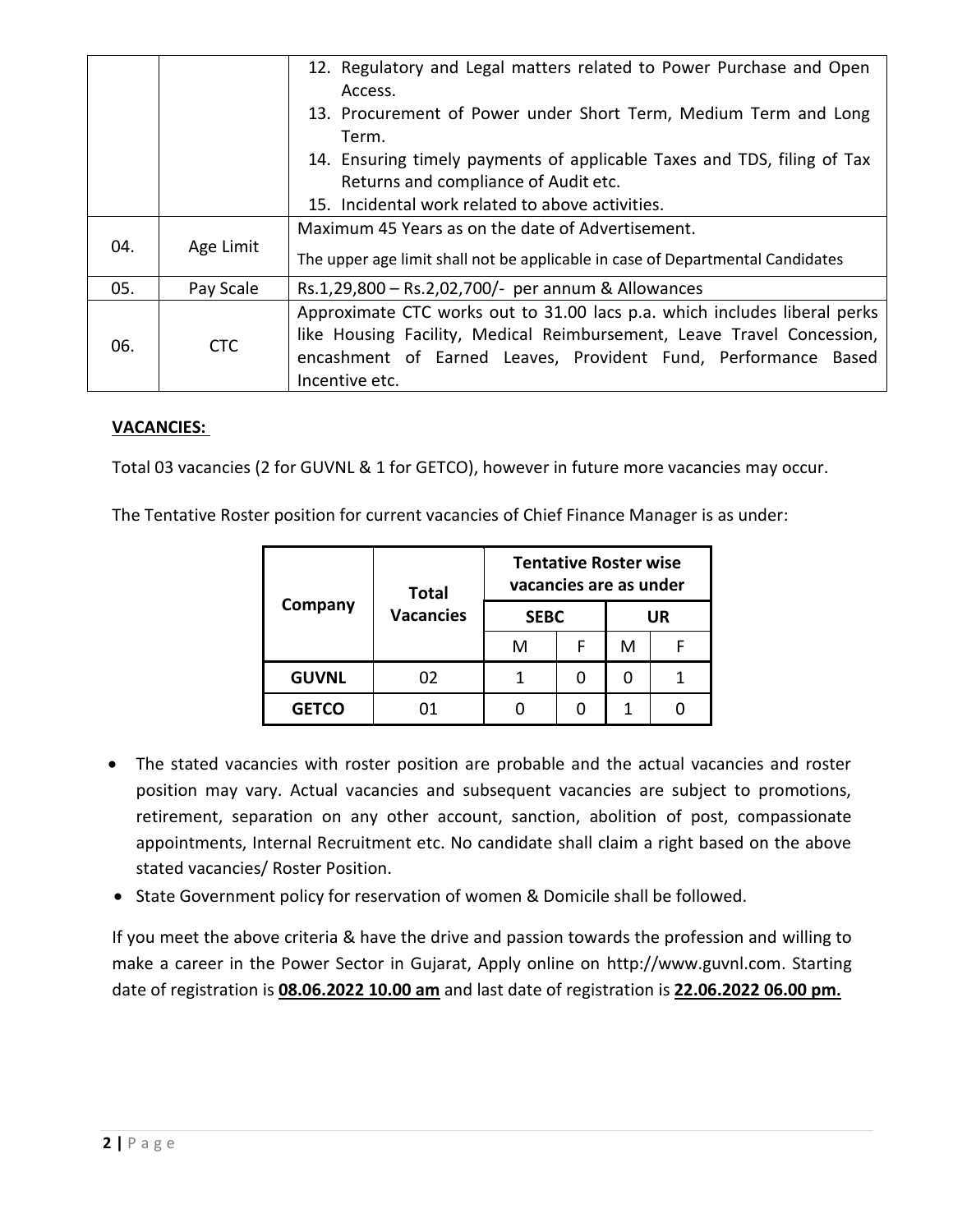#### **GENERAL TERMS AND CONDITIONS:**

The Candidates are requested to carefully read the terms and conditions stated below:

- 01. Candidates are required to submit **ONLINE APPLICATION** only.
- 02. The candidates shortlisted for Online Test/ Personal Interview on basis of their "on line applications" shall not be required to submit photocopies of all the relevant certificate at present and the same shall be submitted along with original certificates for verification as and when required.
- 03. The Management reserves the right to short-list, select and reject any candidates for Online Test/ Personal Interview as the case may be for selection.
- 04. The Management reserves the right to cancel the Selection List / Waiting List at any time at its sole discretion, without assigning any reasons thereof.
- 05. Filling up of the post is at the discretion of Management based on suitability of candidates. The management in all matters relating to eligibility, acceptance or rejection of the application made, shall be final and management will not entertain any enquiry or correspondence in this regard.

Any Amendment by GUVNL in regard to Pay Scale, Service Rules and Other Terms & Condition in future shall be part of above Recruitment Process, shall be binding on the Candidates.

- 06. The candidates who have been given grades in their result (graduation) shall have to submit a certificate issued by their University/Institute specifying percentage equivalent to the grades obtained by them along with decimals.
- 07. Mere submission of online application does not guarantee the adequacy of candidature for being considered for the further selection process.
- 08. While preparing selection list, if two or more candidates found with equal marks in Exam, they will be kept in merit according to their date of birth i.e. older will be kept in priority to younger and if the date of birth is also found same, then they will be kept in priority according to alphabet seniority of name. The Selection List as and when required as per the vacancy position shall be drawn from result published. The result published shall be valid for the period of one year from the date of publication.
- 09. In case of name or caste differ due to marriage or any other reason in educational certificates; then attach the copy of Gazette for transfer of name or caste, failing which, the candidature for the further process will be rejected.
- 10. No travelling fare will be paid to any candidates for attending the Online Test/Online Test/Personal Interview as the case may be.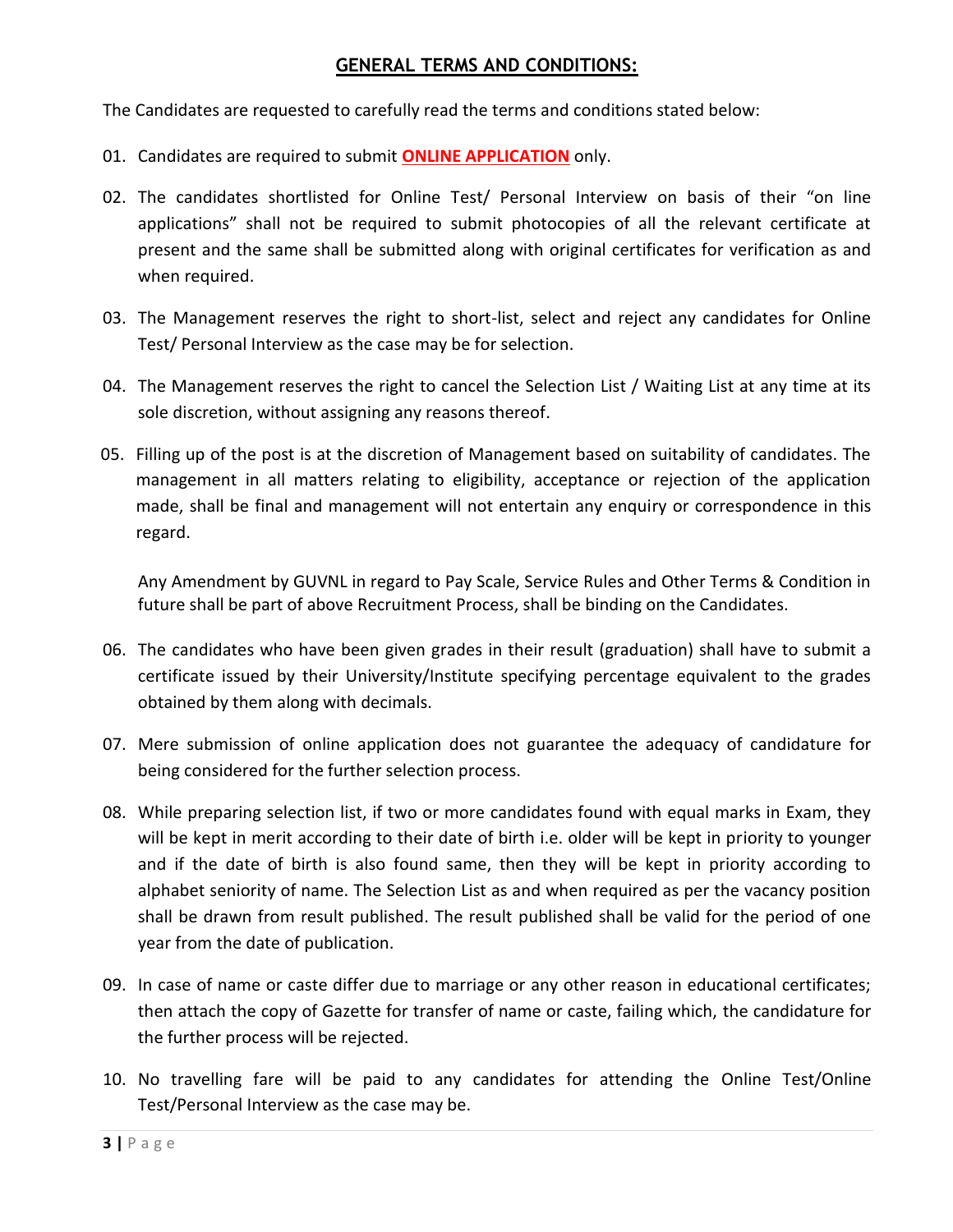11. The selection procedure shall comprise of Online Test/ Personal Interview as per provisions of GUVNL Circular dtd. 07.12.2018.

Selection for the post of CFM shall be made on the basis of Personal Interview, if numbers of eligible candidates are 20 or less. Otherwise, the selection will be carried in two stages i.e. Online MCQ based Evaluation Test & Personal Interview having equal weightage of 50% each.

12. The candidates working in Government / Semi Government or PSU Organization shall have to produce "**NO OBJECTION CERTIFICATE**" from the concerned organization at the time of Personal Interview as the case may be, failing which, their candidature will be disqualified.

If the selected candidate working in any Company or Organization, He/She shall have to produce reliving letter from the previous Employer at the time of resuming his/her duty, failing which, his/her Appointment Order, shall stand cancelled.

- 13. Candidates are requested to apply Online only, if they are fulfilling requisite criteria. Since, we are not seeking all the documents at the time of application submission Online Test; candidate has to doubly ensure that he/she fulfil all the requisite criteria. All the documents of selected Candidates shall be verified at appropriate stage and if found not fulfilling any criteria, his/her candidature shall be cancelled immediately and his/her shortlisting in selection list shall not be a ground for claiming employment/ recruitment.
- 14. SEBC candidates who fulfill the qualification and age criteria shall have to submit valid Non-Creamy Layer Certificate issued (in Gujarati – **પરિશિષ્ટ "ક"/ પરિશિષ્ટ-૪ (ગજુ િાતી)** by the Competent Authority of Gujarat State.
- 15. Candidates are requested to visit on **[https://www.guvnl.com/vacancies.html](http://www.guvnl.com/guvnl/vacancies.aspx)** for regular updates regarding schedule of test and other relevant notifications. The GUVNL does not owe any responsibilities in this regard, if any candidate fail to note latest updates, no claims shall be entertained.
- 16. In case of selection, the candidates have to fulfil the requisite physical fitness standards as per company's rules.
- 17. Interested candidates meeting above criteria may apply "on line" **and complete all the tasks as mentioned in online registration portal** on **or before 22.06.2022 before 06.00 P.M.**
- 18. Application received after closing date and time shall not be accepted under any circumstances.
- 19. Canvassing in any form shall debar the candidate from selection.